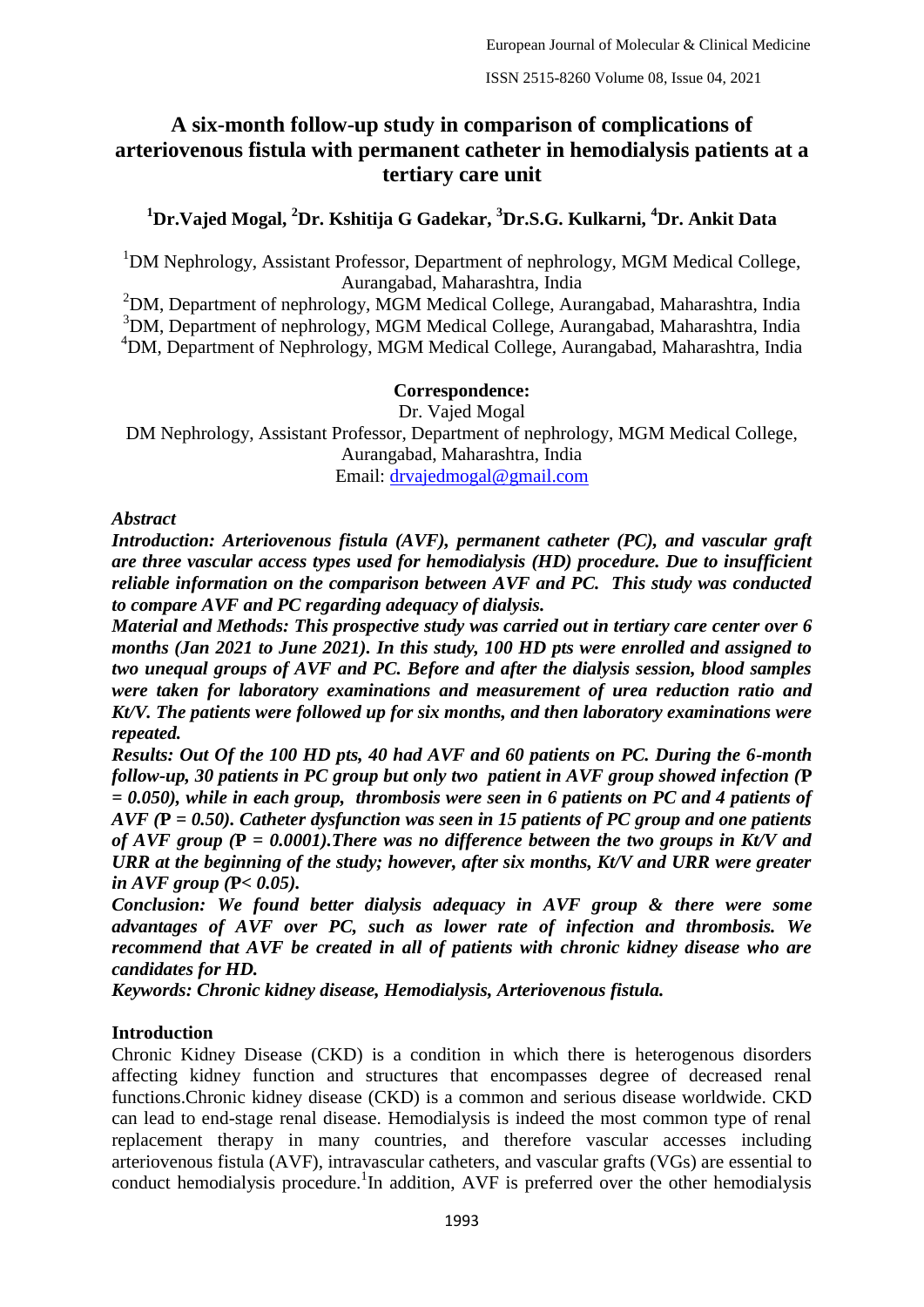accesses because of lower risk of infection and thrombosis.<sup>2,3</sup>Longer access survival rate, shorter hospitalization, and less mortality and morbidity have been reported in patients with AVF, as well. $<sup>4</sup>$ </sup>

However, in some cases such as diabetes mellitus, heart failure, peripheral vascular disease, obesity or elderly patients, insertion of AVF is difficult or contraindicated, therefore in these patients, insertion of tunneled cuff catheters may be the preferred method.<sup>5-7</sup> The most serious and life-threatening complication of permanent catheters (PCs) is infection.<sup>8</sup> Due to insufficient reliable information on the comparison between AVF and PC. This study was conducted to compare AVF and PC regarding adequacy of dialysis.

### **Material and Methods**

This prospective study was carried out in tertiary care center. In this study, 100 hemodialysis patients were enrolled and assigned to two unequal groups of AVF and PC care center over 6 months (Jan 2021 to June 2021).

The inclusion criteria were age >18 years and dialysis duration of at least six months. The exclusion criteria were non-cooperation of the patients or change of dialysis access, such as a change to PC from AVF and vice versa during the study.

At the end of hemodialysis session, blood flow rate decreased to 50 ml/min, and blood samples were taken to measure urea reduction ratio (URR) and Kt/V. The patients were followed up for six months, and then laboratory examinations were repeated at the completion of follow-up. All parameters were described as mean ± standard deviation and P <0.05 was considered statistically significant. All information and data were kept confidential, and informed consent was provided by the patients to take samples at enrollment.

### **Results**

Out of the 100 hemodialysis patients, 40 had AVF and 60 patients on PC. There was no significant difference between the two groups of the patients in body mass index (BMI) and number of dialysis sessions per week; however, duration of dialysis (year) in AVF group was greater than PC group (Table 1).

During the 6-month follow-up, 30 patients in PC group but only two patient in AVF group showed infection ( $P = 0.050$ ), while in each group, thrombosis were seen in 6 patients on PC and 4 patients of AVF ( $P = 0.50$ ). Catheter dysfunction was seen in 15 patients of PC group and no patient of AVF group ( $P = 0.005$ ). (Table 2)

There was also no significant difference between the two groups in Kt/V ( $P=0.03$ ) and URR  $(P=0.23)$  at the beginning of the study; however, after six months, Kt/V (P=0.03) and URR (P=0.02) were greater in AVF group. There was also no significant difference between the two groups of the patients in different laboratory parameters at the beginning of the study or six months later(Table3).

| <b>Variables</b>            | <b>Type of access</b> | Mean $\pm$ SD      | P value |  |  |
|-----------------------------|-----------------------|--------------------|---------|--|--|
|                             | PC                    | $42.90 \pm 14.15$  | 0.52    |  |  |
| Age (years)                 | <b>AVF</b>            | $40.84 \pm 15.98$  |         |  |  |
| BMI $(Kg/m^2)$              | <b>PC</b>             | $19.60 \pm 3.97$   | 0.99    |  |  |
|                             | <b>AVF</b>            | $21.40 \pm 5.39$   |         |  |  |
| Duration of dialysis (year) | <b>PC</b>             | $\pm 2.05$<br>2.63 | 0.001   |  |  |
|                             | <b>AVF</b>            | $\pm$ 4.82<br>5.40 |         |  |  |
| Number of dialysis per week | <b>PC</b>             | $\pm$ 0.42<br>2.49 | 0.089   |  |  |
|                             | <b>AVF</b>            | ± 0.38<br>2.67     |         |  |  |

**Table 1: Demographic characteristics of patients**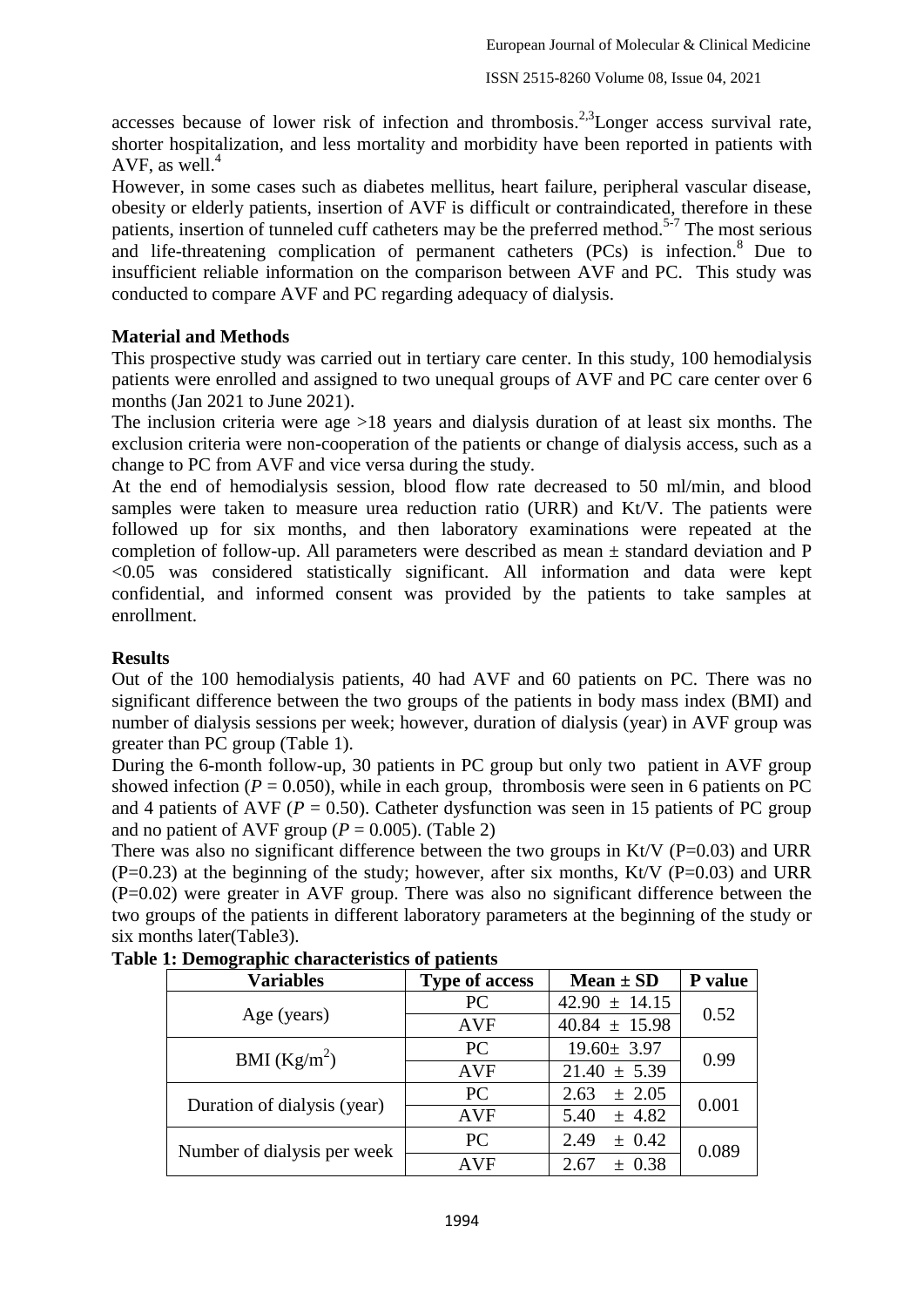|                          | <b>AV Fistula Group</b> | <b>Perm Cath Group</b> | <b>Total</b> | P value |
|--------------------------|-------------------------|------------------------|--------------|---------|
| Infection                | 02                      | 30                     | 32           |         |
| Non-Infection            | 48                      | 20                     | 68           | 0.050   |
| Total                    | 50                      | 50                     | 100          |         |
| Thrombosis               | 04                      | 06                     | 10           |         |
| Non-Thrombosis           | 46                      | 44                     | 90           | 0.50    |
| Total                    | 50                      | 50                     | 100          |         |
| Catheter dysfunction     | 01                      | 15                     | 15           |         |
| Non-Catheter dysfunction | 49                      | 35                     | 85           | 0.005   |
| Total                    | 50                      |                        | 100          |         |

**Table 2: Comparison of complications in two groups of the patients in the beginning and after six months follow-up:** 

**Table 3: Comparison of laboratory parameters / variables in two groups of the patients in the beginning and after six months follow-up:** 

| <b>Time</b>   | Group      | Hb         | S.Cr       | Ca         | P          | <b>UA</b>  | Alb        | <b>Bicarb</b> | <b>URR</b> | Kt/V       |
|---------------|------------|------------|------------|------------|------------|------------|------------|---------------|------------|------------|
|               | <b>AVF</b> | $8.01 \pm$ | 7.64 $\pm$ | 8.44 $\pm$ | 4.62       | 5.70 $\pm$ | $3.17 \pm$ | 20.60         | $0.71 + 0$ | 1.54       |
|               |            | 1.24       | 1.86       | 0.39       | $\pm 1.29$ | 1.64       | 0.41       | $\pm 2.12$    | .04        | $\pm 0.21$ |
| <b>Before</b> |            |            |            |            |            |            |            |               |            |            |
|               | PC         | $7.64 \pm$ | $8.25 \pm$ | $8.39 \pm$ | 4.60       | 5.63 $\pm$ | 3.21 $\pm$ | 20.45         | 0.70       | 1.47       |
|               |            | 0.92       | 2.03       | 0.43       | $\pm 1.20$ | 1.89       | 0.38       | $\pm 2.02$    | $\pm 0.04$ | $\pm 0.18$ |
|               | p-value    | 0.10       | 0.14       | 0.55       | 0.96       | 0.86       | 0.63       | 0.74          | 0.23       | 0.09       |
|               | <b>AVF</b> | 7.90 $\pm$ | 7.83 $\pm$ | $8.43 \pm$ | 4.62       | 5.68 $\pm$ | $3.19 \pm$ | $20.56 \pm$   | 0.71       | 1.51       |
|               |            | 1.16       | 1.93       | 0.40       | $\pm 1.26$ | 1.71       | 0.40       | 2.08          | $\pm 0.04$ | $\pm 0.20$ |
| After         |            |            |            |            |            |            |            |               |            |            |
|               | PC         | $8.42 \pm$ | $8.14 \pm$ | $8.20 \pm$ | 4.39       | 5.32 $\pm$ | $3.23 \pm$ | 20.10         | 0.67       | $1.37+$    |
|               |            | 1.02       | 2.02       | 0.37       | $\pm 1.13$ | 1.43       | 0.41       | $\pm 2.05$    | $\pm 0.06$ | 0.29       |
|               | p-value    | 0.13       | 0.13       | 0.51       | 0.87       | 0.81       | 0.64       | 0.72          | 0.02       | 0.03       |

### **Discussion**

The study showed that AVF was superior to PC in termsof lower frequency of thrombosis, access dysfunction,infection, and dialysis adequacy (Kt/V and URR).There are many studies on comparison of the AVF, PCand VG. Moyano *et al.* showed fewercomplications in PC than VGs in hemodialysis patients; however, the main cause of failure could be thrombosis andinfection in both methods.<sup>9</sup>

In a study on hemodialysispatients with PC, Moist *et al.* found that blood flowrate <300 ml/min was not commonly an indication fordialysis inadequacy, therefore other predisposing factorsshould be kept in mind as well.<sup>10</sup>Tonelli*et al*. in a study on 53 hemodialysis patients, afterthree weeks of follow-up, concluded that adequate Kt/Vwas achieved in AVF and PC groups but the surprisinglytime of prescribed dialysis was higher in the AVF group.However, in this study, AVF was superior regardingdialysis adequacy; therefore it seems that inconsistency inthe results of above studies may be due to different samplesize or difference in duration of follow-up.<sup>11</sup>

Hicks *et al.* reported that AVF wassuperior to VG and PC regardless of the patient's age.

In contrast, VG may be superior to PC in the patientsaged  $>$ 48 or <18 years.<sup>12</sup> Karkar *et al.* in astudy on 358 hemodialysis patients reported decrease ininfection and thrombosis, increase in average blood flow,improvement of average single pool Kt/V, increase inhemoglobin, improvement of serum albumin, reduction inadministered erythropoietin dose, and significant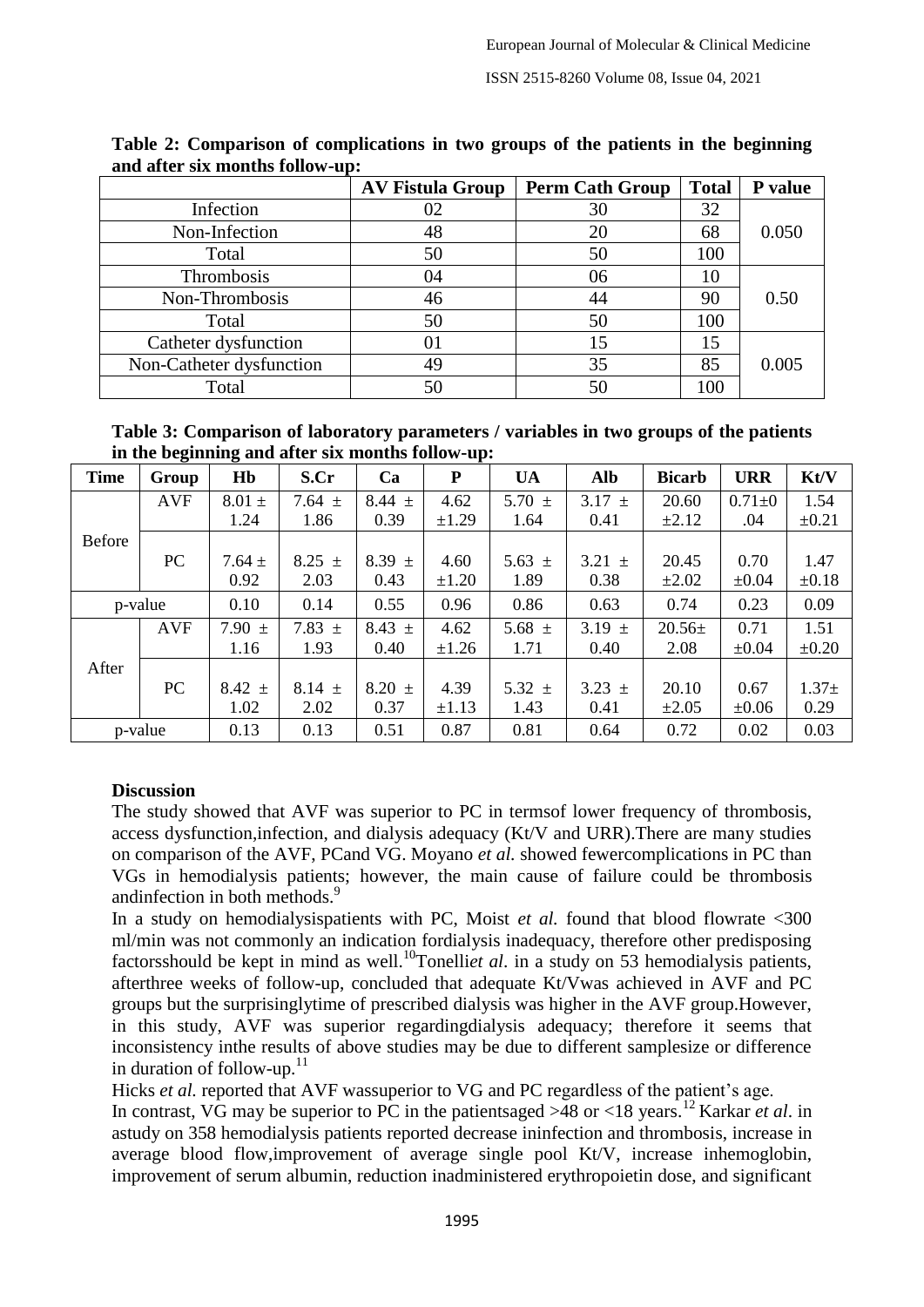decline in hospitalization. They concluded that AVF was superiorto PC in terms of the quality of hemodialysis and patientoutcome.<sup>13</sup>

Canaud *et al*. conducted a study on 42 hemodialysis patients in two periods of 12 months each. During the first 12-monthperiod, hemodialysis was continued with PC and thenAVF inserted for additional 12 months. They concludedthat dialysis adequacy (measured by Kt/V) was slightlylower in PC compared to AVF; therefore, they offeredlonger dialysis sessions for patients with PC. Moreover, Canaud *et al.* carried out a study on hemodialysis patientswith temporary catheter (TC), PC, and AVF, and found thatdialysis adequacy and mean blood flow were greater in PCcompared to TC and greatest in patients with  $AVF<sup>14</sup>$ 

Ethier *et al*. in a multicenter study in some countries showed thatin hemodialysis patients with AVF, dialysis adequacy washigher than patients with PC; in addition, they concludedthat after AVF, preferred vascular access was VG.<sup>15</sup>

Canaud *et al*. in a study on hemodialysis patient's showedthat PC is an excellent access with low frequency of complications for elderly patients.<sup>16</sup> Lee *et al.*, in a studyabout the comparison between AVF and grafts, reporteda higher primary failure rate, longer catheter dependence, and more frequent catheter-related bacteremia in the fistula.<sup>17</sup>

Banerjee *et al.* in a study on 583 hemodialysis patients showed greater inflammation and mortality in hemodialysis patients with PC comparedto AVF, and therefore recommended the early removalor avoidance of PC placements.<sup>18</sup> However, we did not find significant differences in serum albumin or hemoglobinbetween the two groups of the patients. Miller *et al*. ina study on 101 hemodialysis patients showed that AVFadequacy (defined as blood flow rate >350 ml/min) was notaffected by serum albumin.<sup>19</sup>

It should be mentioned that some complications mayoccur only in AVF patients including anastomotic pseudoaneurysm, a rare AVF complication that may leadto dysfunction, rupture or complicated by infection),skin necrosis due to frequent fistula puncturing that maybe complicated by severe or life-threatening bleeding,hand ischemia that may lead to gangrene of fingers, hyperdynamic syndrome due to significant increase blood flow through the fistula that can lead to heart failure, fistula stenosis that may require fistula angiography andrepair by angioplasty.<sup>20,21</sup>

We did not see any of theseserious events in the AVF group patients during this study. This study had certain limitations such as small samplesize and short duration of follow-up, and therefore it isrecommended to conduct similar studies with larger samplesize and longer duration of follow-up.

### **Conclusion**

We found better dialysis adequacy in AVF group. We found that there were some advantages of AVF over PC, such as lower rate of infection and thrombosis, which have been reported in some studies. We recommend that AVF be created in all of patients with chronic kidney disease for better dialysis adequacy.

### **References**

- 1. Lee T, Barker J, Allon M. Tunneled catheters in hemodialysis patients: Reasons and subsequent outcomes. Am J Kidney Dis 2005;46:501-8.
- 2. Vascular Access Work Group. Clinical practice guidelines for vascular access. Am J Kidney Dis 2006;48Suppl 1:S248-73.
- 3. Karkar A, Chaballout A, Ibrahim MH, Abdelrahman M, Al Shubaili M. Improving arteriovenous fistula rate: Effect on hemodialysis quality. HemodialInt 2014;18:516-21.
- 4. Fokou M, Teyang A, Ashuntantang G, Kaze F, Eyenga VC, Chichom Mefire A, *et al*. Complications of arteriovenous fistula for hemodialysis: An 8-year study. Ann VascSurg 2012;26:680-4.